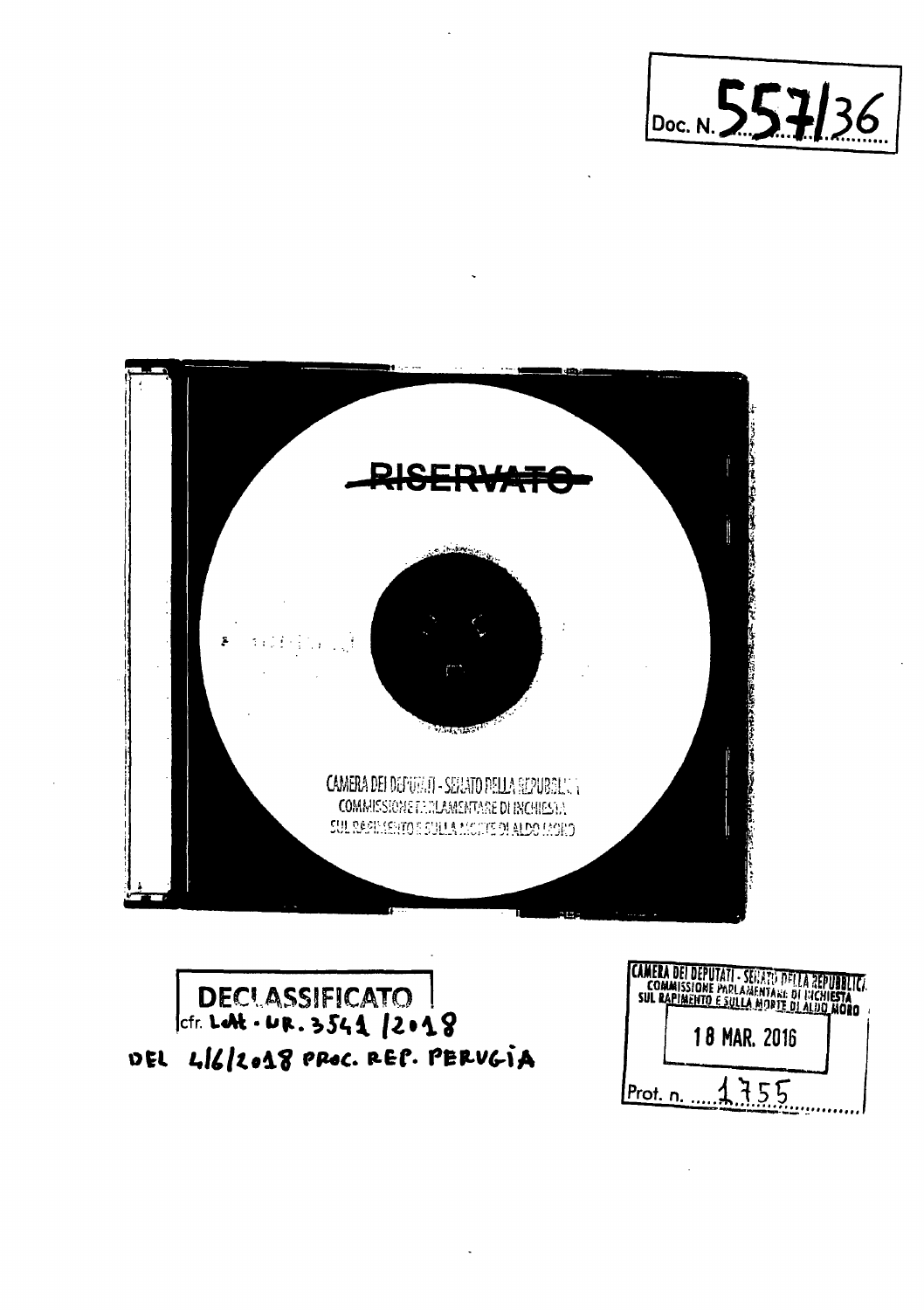EEN. SERGIO FLAMIENI SI.1.9 DRYPH DZZ3AR SENATO FIRZZA MAAAMA  $III186$ 

originale

**HAR.** 

**ETTORE** 

16

ž

PØ1

From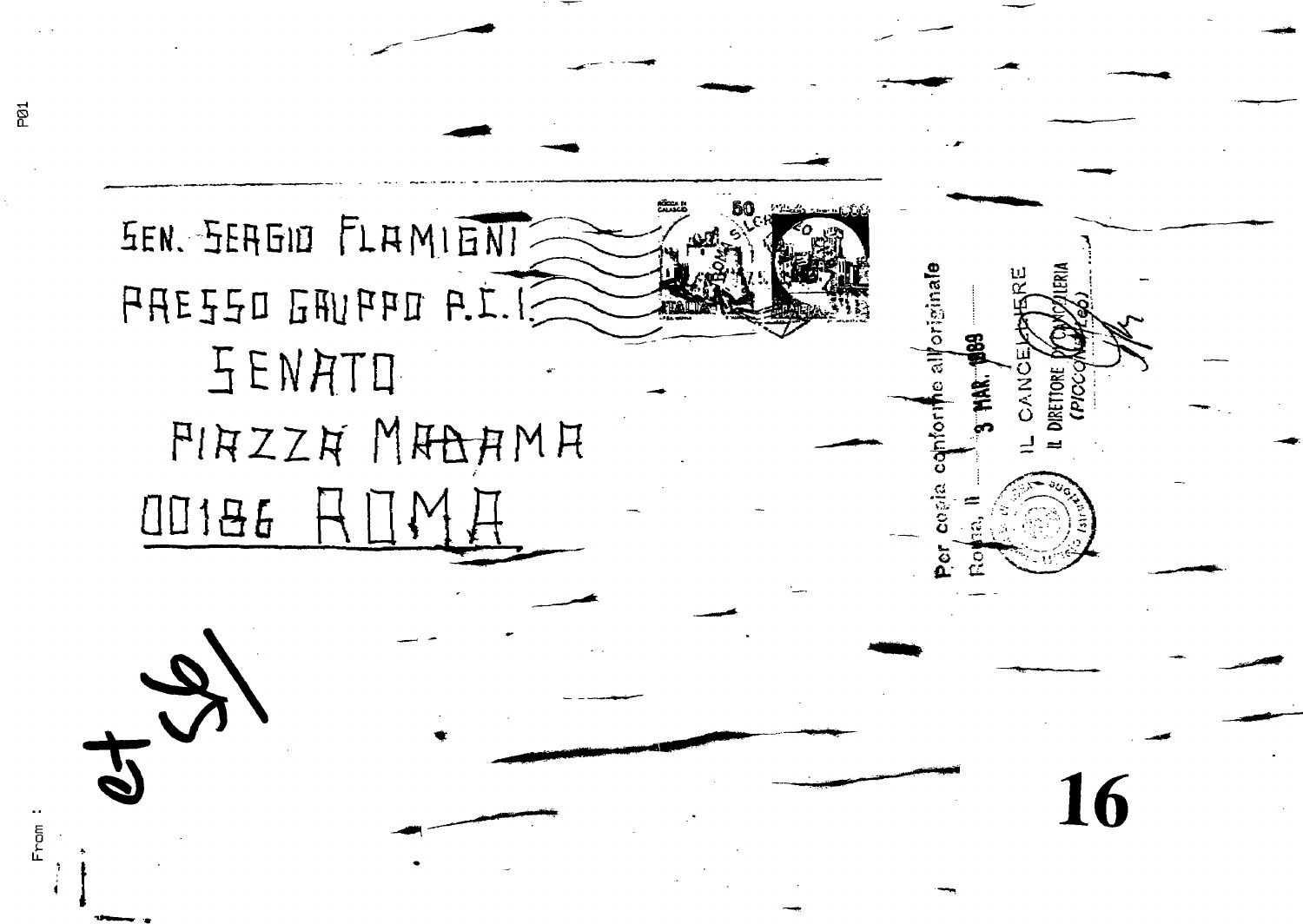EGREE'S SENATORE,

LEI HA AAGIONES IL 1 OTTO BAE 1978 A MILANO IN KIR MONTENEWOSO EWIR MOSCOUR TEOMANDE LEGIONE E.C. SONO SULLESSE COSE TURCHE? LE LE HA ARCCONTATE UN NOSTAO ASSOCIATO CHEAR PARTELIPATO ALL'AZIONE CONTRO LE BRI INFRTTI DURLENE GIORNE FRIMA DELL'INTERVENTO MANDARANA R MILANO DA ROMA IL T. LOL MAROCCO GAR GENERALE X GRAZIA RICEVUTA I] CHE ERR UOMO DI FIQUEIN DEL ENAD DI STATO MASS. DELL'ARMA DELL'EFORA, GEN. DE SENA, NEMILO BIVAATO DI DALLA CHIESA. MAROCCO EAR STRTO ALLE DIPEN-DENZE DEL EEN IUCCIAL FAMIEEAATO SID, ALL'EPOCA DELKTHAFFIED DI KIAMI CONLA LIBIN. EBBENE LA SERA DEL l'OTTOBRE IN MOSCOVA COAREVA L'AUGLE CHONEL CONO DI VIA MONTENEVO SO EARETATE TROUBTE LE LETTERE DI MOROB BNDRECTTI MAI PUBBLICATE IL T-COR. MAREECO ENTAL NEL COMO CON IL CAR AALATI F PORTO LE CHRTE PIU COMPROMETTENTI IN MOSCOLA PER FOTO Le PIRALE E "CONTHOLLARLE" PRIMA LIFE LE NEDESSE IL MADISTRATO [FOMRIAIC]. SULCESSE UN PICCOLO CREINO E POMRRICI SI NAARBELO'. MA IL EUO CAAD-GAESTI - 5 MISE D'ACCORDO JON GURLLUNG & ROME LIU PIDUISTA SARENVOLT DI EUS ÉRA STATO IL FILALLO DI E LO ENLMO. [VELALICI]

Per copià conforme all'originale

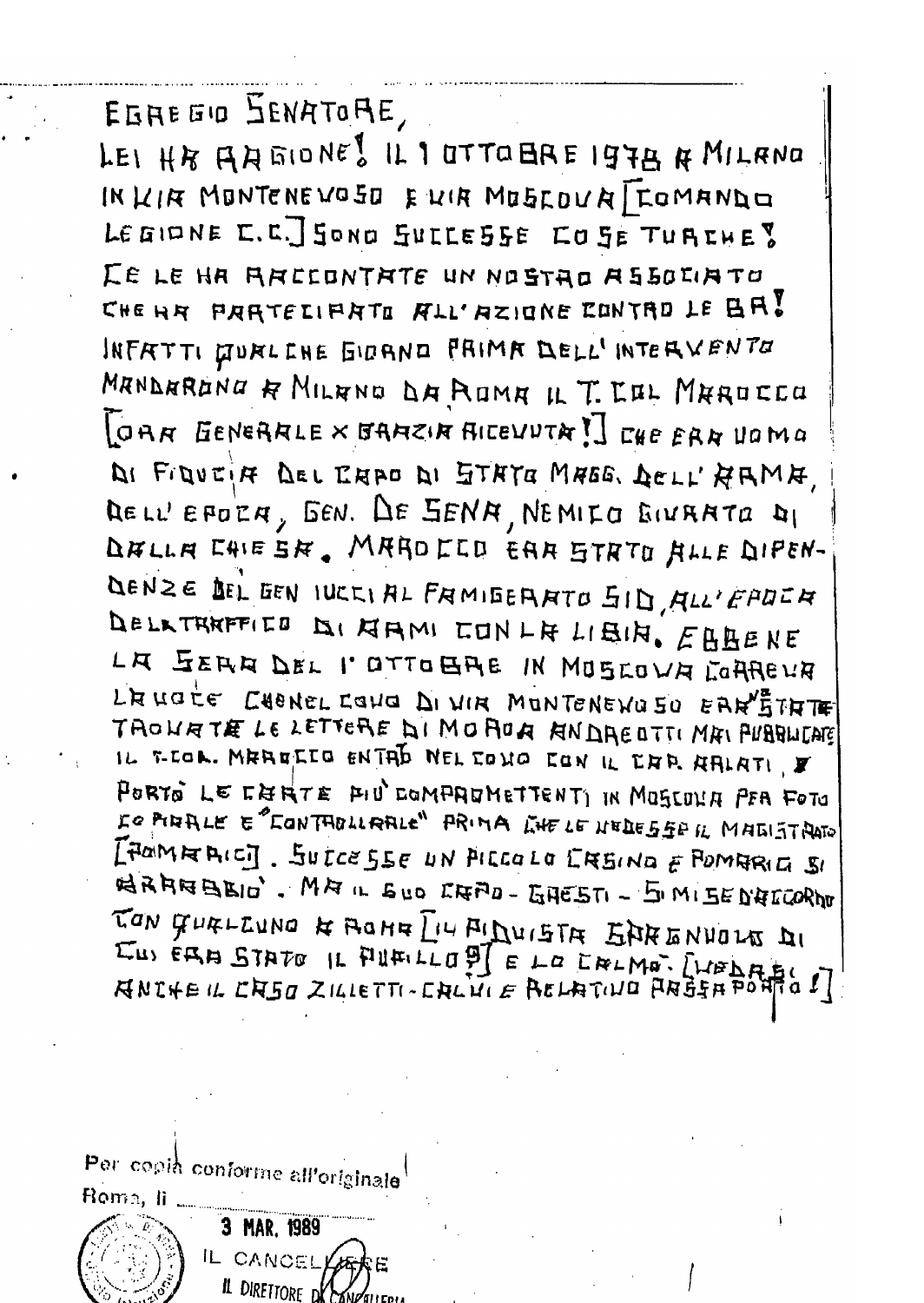LA SERA DI QUEL 1° OTTOBRE VENNE DAROMA IN AEREO IL DOTT. LITTRIONE E PORTO VIA MATERIALE. ALTRAPOZA ANCHE PRRTI IN REREO RER LA FREGIDENZA DEL LONSIENO. IL NOSTAD RESOLINTO EI HA ANCHE ANCEONTATO CHE NOLL UFFICIO GELL'HONTITERROHISMO E.C. DI MILAND QUELLA STESSA SERR MAROCCO, IL COL. MANFAEDOMA E ILTO PERSING LE MANI HODDISSO? **AANNO PEAD HOI FATTO TUTTI I AARIEAA ?** "MANFREDONIA IN PREFETTURH A MILANO? \* MIR ROCCO FRITO GENERALE DA IUCCI [FARENT DI ANDHEUTTI ? PRIMA DI TANTI ALTRI NEGUO DI LU «Bazza ci HN EUADAGNATO FULO, MA GALO PEREI POI HA LITIERTO CON QUELLI DELLA"H9", E LO HENNO MANDATO HIF DE MILANO?  $\Box \subseteq \Gamma$ UNIONE SOTTUFFILIALI EARABINIEAI Per cesse conforme all'originale